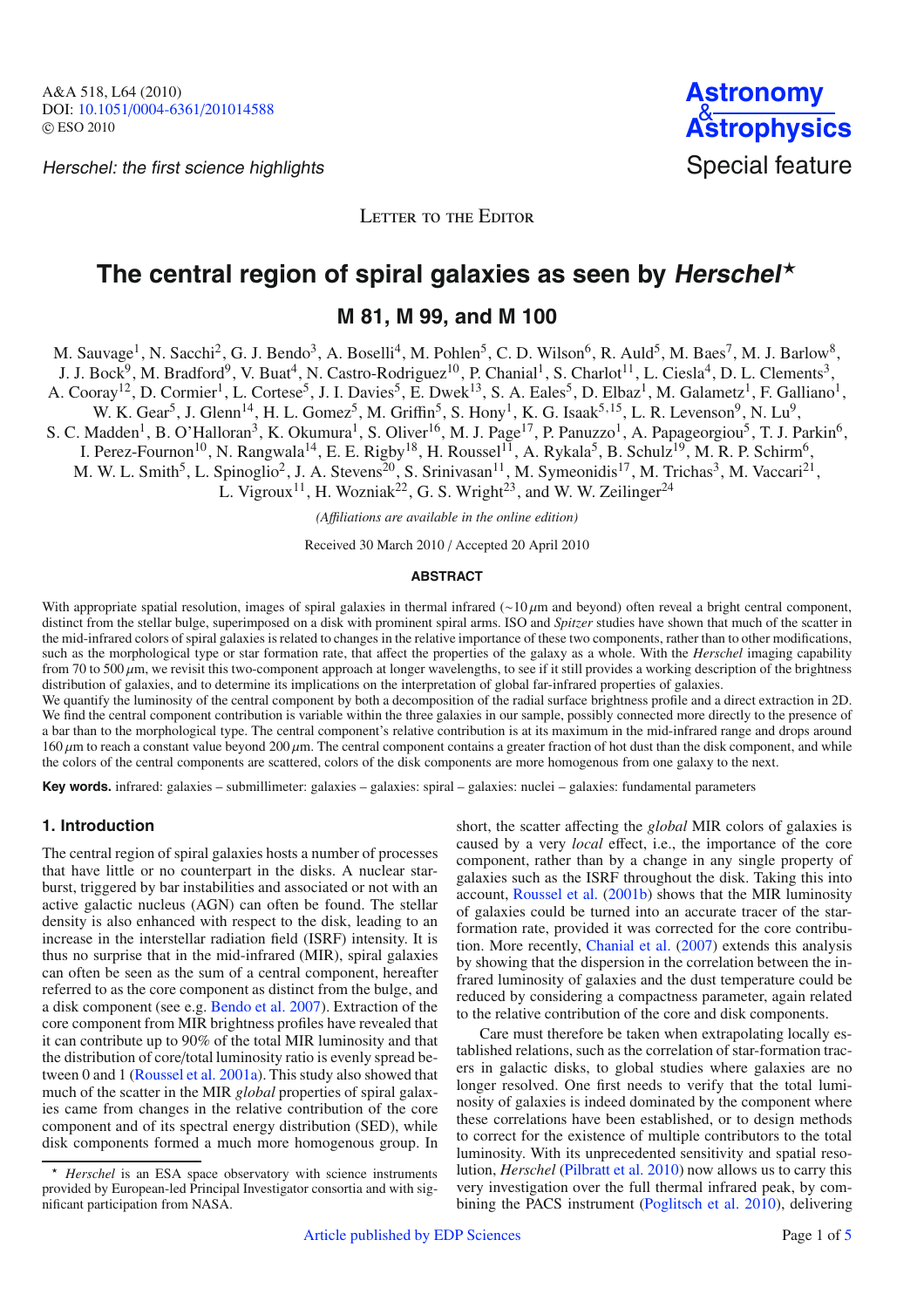<span id="page-1-0"></span>**Table 1.** Relevant data for the galaxies studied here, as well as the images used (M: MIPS, P: PACS, S: SPIRE).

| Name             | Type  | Nnc <sup>a</sup> | $D_{25}$ (') | Available data                        |  |
|------------------|-------|------------------|--------------|---------------------------------------|--|
| M 81             | SAab  | Sv1.5            | 26.92        | $\overline{M(24, 70, 160 \,\mu m)}$ , |  |
|                  |       |                  |              | $P(70, 160 \mu m)$ ,                  |  |
|                  |       |                  |              | $S(250, 350, 500 \,\mu m)$            |  |
| M 99             | SAc   | HП               | 5.37         | $M(24, 70, 160 \,\mu m)$              |  |
|                  |       |                  |              | $S(250, 350, 500 \,\mu m)$            |  |
| M <sub>100</sub> | SABbc | T2.              | 7.41         | $M(24, 70, 160 \,\mu m)$              |  |
|                  |       |                  |              | $S(250, 350, 500 \,\mu m)$            |  |

**Notes.** (*a*) Nuclear classifications from [Ho et al.](#page-3-6) [\(1997](#page-3-6)), T2 meaning a transition object between a starburst and a Sy 2.

spatial resolutions of 5'.' 5, 6'.' 7, and 11" (*FWHM*) at 70, 100, and 160 μm, and the SPIRE instrument (Griffi[n et al. 2010\)](#page-3-7) delivering spatial resolutions of 18'.<sup>'1</sup>, 25'.<sup>'2</sup>, and 36'.<sup>'9</sup> (*FWHM*) in its three photometric bands at 250, 350, and 500  $\mu$ m.

## **2. The objects and data reduction methods**

Galaxies studied here are part of the *Herschel* Reference Survey [\(Boselli et al. 2010\)](#page-3-8), a SPIRE volume-limited imaging survey of 323 galaxies. Out of the 4 noninteracting spirals observed during the science demonstration phase, NGC 3683 and NGC 3982 are too small in apparent size for the present study, leaving M 99 and M 100 (see also [Pohlen et al. 2010](#page-3-9)), to which we add M 81, which was observed as part of the Very Nearby Galaxies program [\(Bendo et al. 2010b\)](#page-3-10). The properties of the objects that are relevant to this study are in Table [1.](#page-1-0)

Details of the SPIRE data reduction can be found in [Pohlen et al.](#page-3-9) [\(2010\)](#page-3-9) and [Bendo et al.](#page-3-10) [\(2010b](#page-3-10)), while the PACS data reduction of M 81 is described in [Bendo et al.](#page-3-10) [\(2010b](#page-3-10)). Photometric uncertainties are quoted at  $\pm 15\%$  for all SPIRE bands and at  $\pm 10/20\%$  for the PACS 70/160 *u*m bands by the instrument teams. We also use *Spitzer* MIPS maps at 24, 70, and 160  $\mu$ m (see [Bendo et al. 2010a](#page-3-11); [Clements et al. 2010,](#page-3-12) for data reduction details). The SPIRE maps are calibrated in Jy/Beam, and we used a beam size of  $9.28 \times 10^{-9}$ ,  $1.74 \times 10^{-8}$ , and  $3.57 \times 10^{-8}$  sr at 250, 350, and 500  $\mu$ m, respectively, to convert these into more conventional brightness units. The MIPS maps are calibrated in MJy/sr, and the PACS maps in Jy/pixel, with a pixel size of 1.' 4 and 2.' 85 for the 70 and 160  $\mu$ m bands.

## **3. Extraction of the core components**

<span id="page-1-1"></span>Our first approach uses radial surface brightness profiles measured inside concentric ellipses. For all maps of a given galaxy, we used the same parameters to build the integrating ellipses, namely the central coordinate, the ellipse axis ratio, and the position angle; i.e., these parameters are not fit to the data but obtained from  $NED<sup>1</sup>$  $NED<sup>1</sup>$  $NED<sup>1</sup>$ . This is a coarser approach than the one used by [Pohlen et al.](#page-3-9) [\(2010\)](#page-3-9), where the ellipse parameters are first fitted to the maps before the profile integration is made. A simpler approach is justified here since we are not searching for the most accurate structural description of the surface brightness distribution in galaxies, but rather for a method to systematically measure the contribution of the central region to the total galaxy luminosity. Errors in the computed average surface brightness are the quadratic sum of the error on the mean brightness, of the error derived by accounting for the corresponding error map on the same ellipses, and of the error on the background level. Generally, the total errors are much smaller than the computed brightness except close to the background. For all maps, we intentionally went significantly beyond the  $D_{25}$  diameter. To obtain the galaxy's brightness profile, we determined the background brightness as the mean of the brightness measured typically about 100" beyond the point where the galaxy emission ceased to be detected.

To search for and extract the core component, we obtained the best (in the least-square sense) combination of Gaussian or exponential functions that represent the measured radial profiles. Expressed in units of surface brightness as a function of radius, we fit the following function to the data:

$$
S(r) = \sum_{i=1}^{N} S_i^0 \exp \left(-\left(\frac{r}{r_i^s}\right)^{k_i},\right)
$$
 (1)

with  $S^0$  the central surface brightness,  $r^s$  the scale length,  $k =$ 1, 2 for exponential or Gaussian functions<sup>2</sup>, and  $N = 1$  or 2. The fitting function was smoothed by the appropriate PSF, so the parameters we derived describe the intrinsic light distribution. It is important to recall that our aim is to build a robust and systematic method to get at the one parameter we are searching for: the relative contribution of the core component to the total flux, and not to achieve the best representation of the full profile.

The use of either Gaussian or exponential functions is a result of the fit, but that some of the disk profiles prefer a Gaussian to an exponential must not be overinterpreted because the presence of prominent spiral arms can create a distinctive bump in the disk part of the profile that is represented by a Gaussian better than by an exponential. In either case we did not use the fit parameters that describe the "disk" component in the rest of the analysis. The central component is almost always represented by a Gaussian profile very well, with the disk component also adequately fit at the location where the core profile merges into the disk profile (see Fig. [1\)](#page-2-0). We then decomposed the luminosity of the galaxies in the following way. The total luminosity was obtained by integrating the measured radial profile up to the background radius, the total luminosity of the core component was obtained by integrating the fitted profile of the core, and the disk luminosity is simply the difference between these two quantities. In Table [2](#page-2-1) we list the core components' scalelength and contribution to the total luminosity derived from the fits.

In a second approach, we performed 2D fitting on M 81 (chosen because of the level of details available and the existence of a point-like component in the center), using the GALFIT code [\(Peng et al. 2002](#page-3-13)). Galactic structure (arms, bars, rings) is much more complex to represent mathematically in 2D, thus this method converges on the extraction of unresolved components. This provides a cross-check to the radial profile approach since, when the central component is resolved in the profile, the 2D method should underestimate it, but both methods should agree when it is unresolved. This is what we observe (see below).

#### <span id="page-1-2"></span>**4. Discussion**

In general, we observe that the same family of functions provides the best-fit models to a given galaxy, regardless of the wavelength. This is mostly because the same morphological features dominate the profile of galaxies over the explored spectral domain, a fact worth noting given the quite drastic changes in the

<sup>1</sup> <http://nedwww.ipac.caltech.edu/>.

<sup>&</sup>lt;sup>2</sup> In the case of a Gaussian, we have  $r^s = 0.6 \times FWHM$ .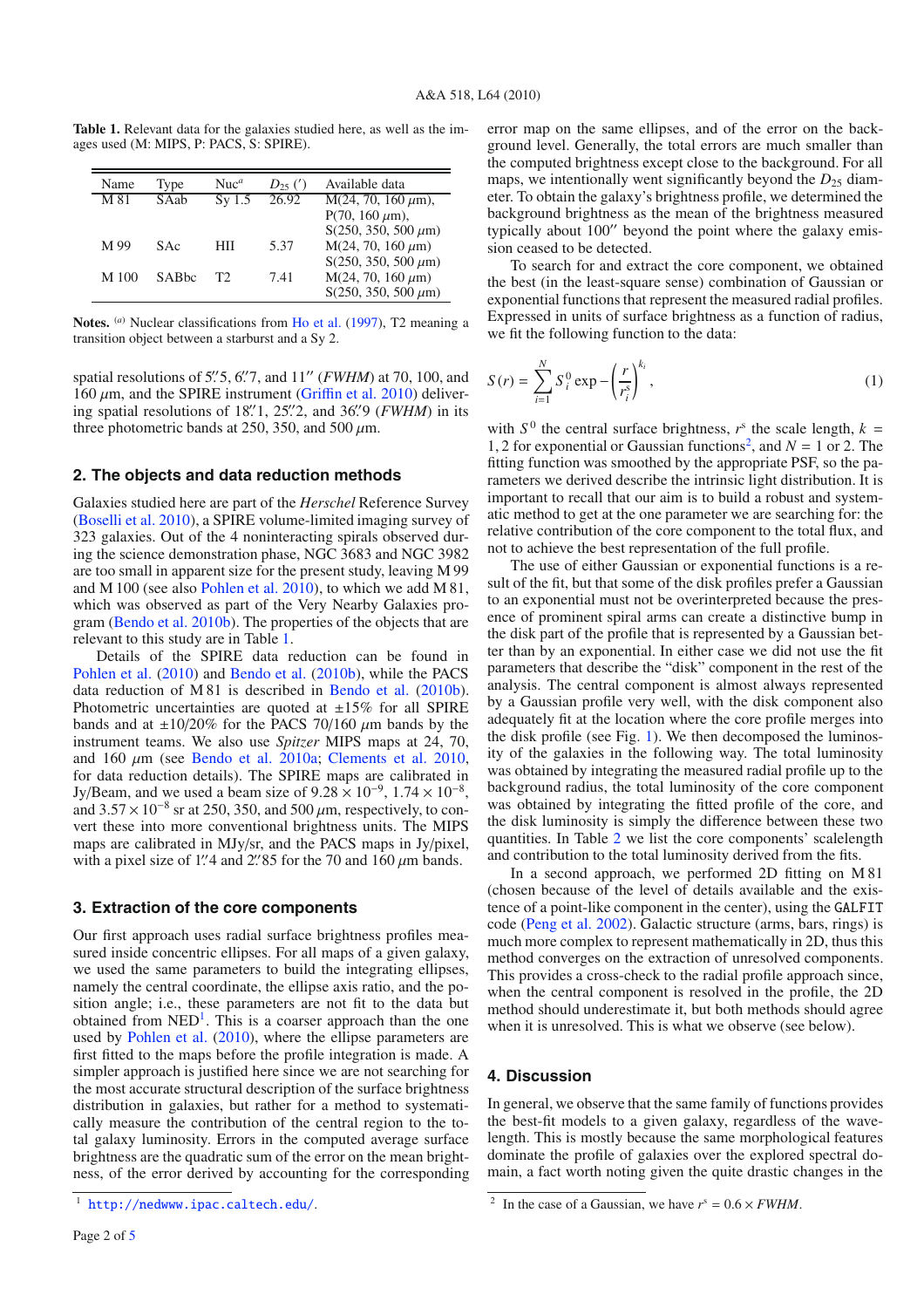<span id="page-2-1"></span>**Table 2.** Scale-lengths and relative contributions of the core component.

|                           | M 81                         |         |     | M 100                        |         |      |
|---------------------------|------------------------------|---------|-----|------------------------------|---------|------|
| Band                      | $r^{s}$<br>$^{\prime\prime}$ | Fit     | fc  | $r^{s}$<br>$^{\prime\prime}$ | Fit     | fc   |
| (1)                       | (2)                          | (3)     | (4) | (5)                          | (6)     | (7)  |
| $\overline{M}$ 24 $\mu$ m | 7.2                          | $E + E$ | 8.8 | 10.3                         | $G + G$ | 20.1 |
| $M$ 70 $\mu$ m            | 38.8                         | $G + G$ | 6.2 | 13.2                         | $G + G$ | 12.2 |
| P 70 $\mu$ m              | 27.9                         | $G + G$ | 6.3 |                              | n.a.    |      |
| M 160 $\mu$ m             | 28.5                         | $G + G$ | 0.3 | 5.14                         | $G + G$ | 3.5  |
| P 160 $\mu$ m             | 26.4                         | $G + G$ | 1.2 |                              | n.a.    |      |
| $S$ 250 $\mu$ m           | 25.2                         | $G + G$ | 0.3 | 9.5                          | $G + G$ | 7.8  |
| S 350 $\mu$ m             | 10.2                         | $G + G$ | 0.2 | 5.4                          | $G + G$ | 7.4  |
| S 500 $\mu$ m             | 11.8                         | $G + G$ | 0.2 | 6.5                          | $G + G$ | 7.6  |

**Notes.** For M 99, the profile fit revealed no central component except at 24  $\mu$ m so we report this in the text. In column (1), M, P and S are MIPS, PACS and SPIRE, respectively, (2) and (5) the core component scalelength in arcseconds, (3) and (6) the best fit functions, E for exponential and G for Gaussian, and (4) and (7) the core component contribution to the total flux in %, respectively for M 81 and M 100. Relative uncertainties on the scale parameters are typically of 10%, while on the core fractions these are typically 20%

<span id="page-2-0"></span>

[Fig. 1.](http://dexter.edpsciences.org/applet.php?DOI=10.1051/0004-6361/201014588&pdf_id=1) The surface brightness radial profiles at  $250 \mu m$  (thick curves with error bars) and the fitted profiles. We also plot as dashed lines the core component fit, to visualize its relative contribution. A value of 1 was added to all profiles to avoid visually enhancing the noise in the outer part of the profile, and the M 99 and M 100 profiles are multiplied by  $10^2$  and  $10^3$  for clarity. The abscissa of the graph is the radius normalized by the distance at which we measure the background.

thermodynamical state and physical nature of the mid to far IRemitting grains, from out-of-equilibrium, nearly molecular-sized grains to thermalized sub-micron grains (but see [Pohlen et al.](#page-3-9) [2010](#page-3-9), for a discussion of the full profiles properties). However, the profiles already show that the relative importance of the core component is variable from one galaxy to the next (see Fig. [1\)](#page-2-0).

*M 81 -* This is the closest galaxy and thus its central region is observable with a high level of detail (see [Bendo et al. 2010b](#page-3-10)). The core is compact, possibly the IR counterpart of the Seyfert nucleus, on which a bright arc, presumably the start of one of the spiral arms, connects. Moving away from the center, the brightness of the arm diminishes until it increases again to form a bright, almost ring-like structure. Thus all profiles, except the 24 μm one, show a first local minimum at ~80" radius (1.4 kpc at 3.65 Mpc). With high enough resolution, the double nature of the core component (central unresolved source and spiral arm) is visible in the profile as a break in the slope of the core profile.

The interplay between the resolved and unresolved parts of the core is clear in the comparison of the GALFIT and profile-fitting core-fraction estimates: as the former preferentially extracts the unresolved component, while the latter is able to extract both the unresolved and resolved components as a single structure departing from the disk, we expect both methods to agree, for a given band, when either the unresolved source is dominant or the whole core structure is unresolved. This is indeed observed for MIPS 24  $\mu$ m (where the unresolved component dominates) and for MIPS 160, SPIRE 350, and 500  $\mu$ m (where the whole core structure is not, or barely, resolved). In the other bands, the unresolved component is less dominant, and GALFIT computes core fractions that are a factor of 3 below those coming from the profile fitting. However, inspection of the corresponding images clearly shows the unresolved component sitting on a core structure distinct in brightness from the disk. The core contribution derived with the profile fitting method is also very compatible with what can be measured naively from the profile itself, inside the 80" radius. The core component is generally well represented by Gaussians and, when resolved, the derived scalelengths are compatible with one another, given typical uncertainties of 10%. We note a severe disagreement between the two 160  $\mu$ m core fraction measurements, but inspection of the profiles clearly shows that this stems from dilution of the barely resolved central component in the disk emission at the low resolution of *Spitzer*, thereby pointing to the intrinsic limitations of the MIPS 160  $\mu$ m band as the way to perform these decomposition studies. At increasing SPIRE wavelengths, we observe as well that the central component becomes gradually unresolved.

*M 99 -* Although this galaxy clearly shows a bright center and spiral arms in all available IR bands (see [Pohlen et al. 2010\)](#page-3-9), our fit of the profiles is usually adequate with a single exponential function; however: (1) an exponential does not accurately represent the disk profile that has a distinct break (at  $r \approx 0.4$  in Fig. [1,](#page-2-0) see [Pohlen et al. 2010,](#page-3-9) for a discussion of this feature), and (2) the 24  $\mu$ m image is sharp enough to reveal a barely resolved Gaussian component in the center  $(r^s = 3.1)$  contributing less than  $0.5\%$  of the total 24  $\mu$ m flux.

*M 100 -* The barred nature of the galaxy clearly shows up as a bump in the high-resolution profiles (e.g. 24  $\mu$ m and 250  $\mu$ m, see also [Pohlen et al. 2010\)](#page-3-9), and as a result, the fitting function favors a double Gaussian profile, with very good fits of the central component achieved from 24  $\mu$ m to 500  $\mu$ m. Table [2,](#page-2-1) however, shows the central component is unresolved at 160, 350, and 500  $\mu$ m, while for the other wavelengths a scale-length of  $11'' \pm 2''$  is indicated by the fits. When the central component is unresolved, our capacity to accurately measure its contribution will depend on how bright it is compared to the disk component. Thus it is possible that the core fraction we compute at  $160 \mu m$ (the band with the worst resolution) is in fact a lower limit to the actual core fraction, pointing again to the limited ability of the MIPS 160  $\mu$ m band to accurately measure core contributions.

The necessity to account for a core component to represent the surface brightness profile already appears weakly related to the morphological type: it is on the intermediate type galaxy M 100 that we observe the largest core fraction. It is quite tempting, and probably logical, to relate that to the presence of a weak bar in M 100, but this can only be asserted on a reasonable sample, as the presence of a bar does not guarantee there is a strong MIR core component [\(Roussel et al. 2001a](#page-3-1)).

Interestingly, even though M 81 and M 100 have significantly different core fractions (by a factors >2), we observe in Fig. [2](#page-3-14) the same trend in the evolution of this fraction with wavelength: it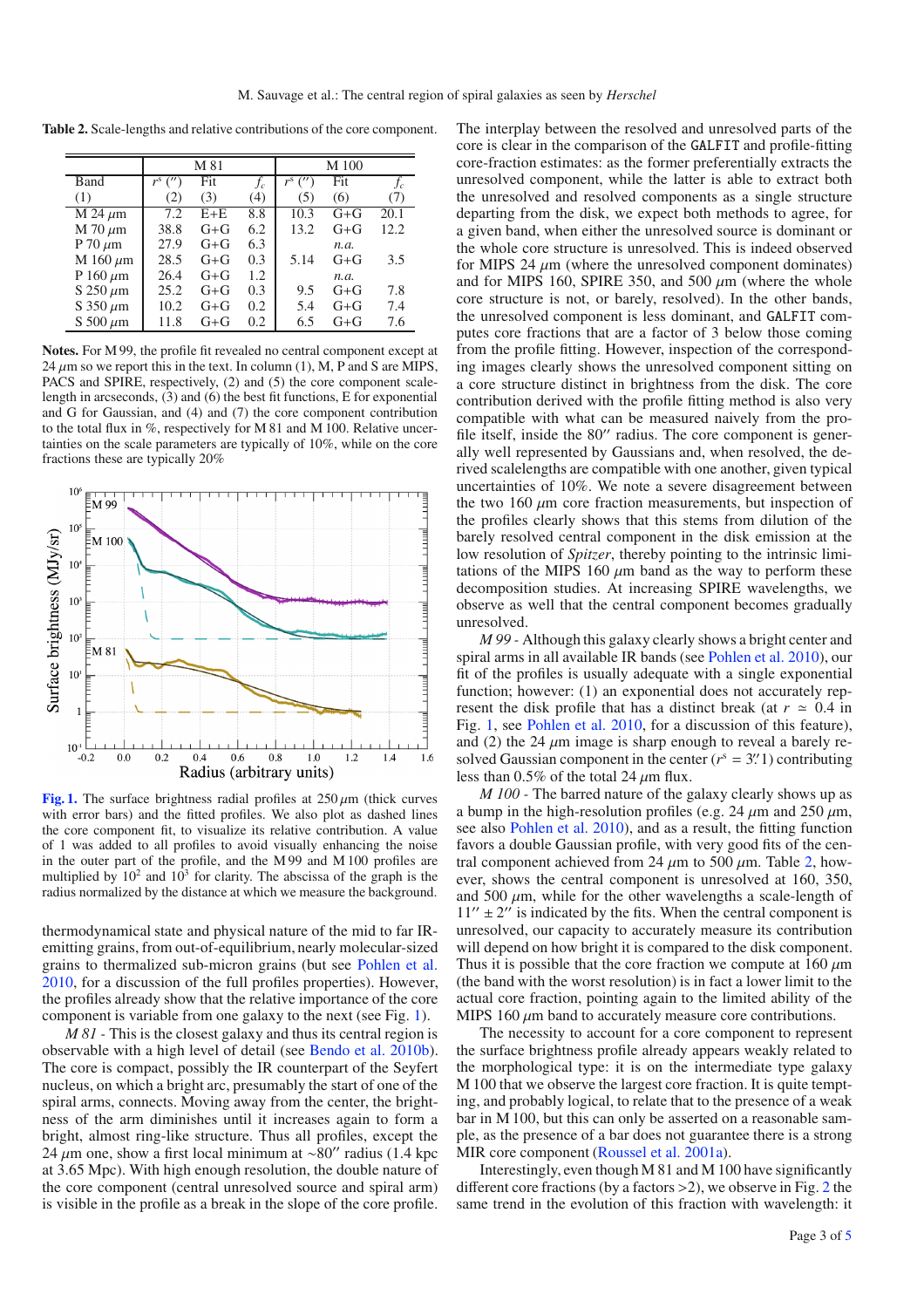<span id="page-3-14"></span>

**[Fig. 2.](http://dexter.edpsciences.org/applet.php?DOI=10.1051/0004-6361/201014588&pdf_id=2)** *Top panel*: colors as a function of wavelength. Colors are displayed at an abscissa in-between the band wavelengths used, e.g., the [24]/[70] color is plotted at 50  $\mu$ m, with open symbols for the disk colors and filled symbols for the core colors. For M 81, we identify the colors incorporating PACS data with an extra cross overlaid on the corresponding symbol. For clarity, the core and disk colors are offset in *x* by 10  $\mu$ m. *Bottom panel*: Core fractions as a function of wavelength, again with two series of data for M 81, with MIPS and PACS. Error bars can be smaller than symbol size.

is maximum at the shorter wavelengths and nearly constant beyond 200  $\mu$ m, with the transition occurring in the 70–200  $\mu$ m range. The evolution of the core fraction can be interpreted by inspecting the component's colors. We show in Fig. [2](#page-3-14) the colors of the core and disk components built from neighboring bands. This figure first shows quite clearly that all the disk colors are very similar for the three galaxies studied here, even when the core component represents a substantial fraction of the emission (10–20% at  $\lambda \le 160 \,\mu$ m). It also shows that only the [70]/[160]<sup>[3](#page-3-15)</sup> core colors, and to a lesser extent [160]/[250], significantly differ from the disk colors. The [70]/[160] core colors are systematically higher than those of disks, showing the core emission as coming from hotter dust than the disk emission. If the dust is hotter in the core than in the disk, then it will represent a larger fraction of the emission at shorter wavelengths. In the SPIRE range, we reach the Rayleigh-Jeans regime, where colors have no dependence on temperature. That color differences are more prominent in the  $70-250 \mu m$  range is simply because this is where the peak of the thermal emission of dust in galaxies occur, showing that this range is key to properly understanding the infrared emission of galaxies.

<span id="page-3-15"></span>To reconcile the small [24]/[70] color variation between disks and cores with the larger core fractions at 24  $\mu$ m, we suggest that it is because the 24  $\mu$ m and some of the 70  $\mu$ m emission come from transiently heated grains, i.e., show little spectral variation with the ISRF intensity or hardness. A harder ISRF in the core could then explain the larger core fractions observed at  $24 \mu m$  by boosting the emission from transiently heated

grains without significantly affecting their emission spectrum. The small AGN in M 81 is a natural explanation for this, as is a possible bar-driven starburst in the center of M 100. We also tested an alternative explanation in M 81, namely a direct contributi[on of bulge stars in the 24](#page-3-16)  $\mu$ m band, as suggested by Bendo et al. [\(2008\)](#page-3-16), by correcting the MIPS image using IRAC data (a correction to the total flux of −5%). The "dust-only" core fraction is almost unchanged, revealing that bulge stars are not responsible for the FIR core structure.

## **5. Conclusions**

In this small set of galaxies, the core fractions are small  $(\leq 20\%)$ , therefore the correction to the full SED of the galaxies introduced by accounting for the different core properties would be minimum. Nevertheless we already observe both a significant variation in the core component contribution from one galaxy to the next and a systematic decrease with wavelength. We also find that the galactic disks studied here show remarkable color homogeneity over the  $24-500 \mu m$  range, while the core components are notably hotter as shown by their higher [70]/[160] color value. This opens the possibilities that (i) across the *Herschel* wavelength range, the global SED of a galaxy may be influenced as much by the relative importance of the core and disk components as by a global property, such as the star formation rate or the morphological type, and (ii) that this may depend on the observed wavelength. We shall thus examine this in larger samples such as the HRS set of resolved spiral galaxies.

*Acknowledgements.* SPIRE has been developed by a consortium of institutes led by Cardiff University (UK) and including Univ. Lethbridge (Canada); NAOC (China); CEA, OAMP (France); IFSI, Univ. Padua (Italy); IAC (Spain); Stockholm Observatory (Sweden); Imperial College London, RAL, UCL-MSSL, UKATC, Univ. Sussex (UK); and Caltech/JPL, IPAC, Univ. Colorado (USA). This development has been supported by national funding agencies: CSA (Canada); NAOC (China); CEA, CNES, CNRS (France); ASI (Italy); MCINN (Spain); Stockholm Observatory (Sweden); STFC (UK); and NASA (USA). PACS has been developed by a consortium of institutes led by MPE (Germany) and including UVIE (Austria); KUL, CSL, IMEC (Belgium); CEA, OAMP

(France); MPIA (Germany); IFSI, OAP/AOT, OAA/CAISMI, LENS, SISSA (Italy); IAC (Spain). This development has been supported by the funding agencies BMVIT (Austria), ESA-PRODEX (Belgium), CEA/CNES (France), DLR (Germany), ASI (Italy), and CICT/MCT (Spain).

This research has made use of HIPE, a joint development by the *Herschel* Science Ground Segment Consortium, consisting of ESA, the NASA *Herschel* Science Center, and the HIFI, PACS and SPIRE consortia, and of the NASA/IPAC Extragalactic Database (NED) which is operated by the Jet Propulsion Laboratory, Caltech, under contract with NASA.

### **References**

<span id="page-3-8"></span>Boselli, A., Eales, S., Cortese, L., et al. 2010, PASP, 122, 261

<span id="page-3-0"></span>Bendo, G., Calzetti, D., Engelbracht, C. W., et al. 2007, MNRAS, 380, 1313 Bendo, G., Draine, B. T., Engelbracht, C. W., et al. 2008, MNRAS, 389, 629

<span id="page-3-16"></span><span id="page-3-11"></span>Bendo, G. J., Wilson, C. D., Warren, B. E., et al. 2010a, MNRAS, 402, 1409

<span id="page-3-10"></span>Bendo, G. J., et al. 2010b, A&A, 518, L65

<span id="page-3-3"></span>Chanial, P., Flores, H., Guiderdoni, B., et al. 2007, A&A, 462, 81

- Clements, D. L., et al. 2010, A&A, 518, L8
- <span id="page-3-12"></span><span id="page-3-7"></span>Griffin, M. J., et al. 2010, A&A, 518, L3
- <span id="page-3-6"></span>Ho, L. C., Filipenko, A. V., & Sargent, W. L. W. 1997, ApJ, 112, 315 Peng, C. Y., Ho, L. C., Impey, C. D., & Rix, H.-W. 2002, AJ, 124, 266
- <span id="page-3-13"></span>Pilbratt, G. L., et al. 2010, A&A, 518, L1
- <span id="page-3-4"></span>Poglitsch, A. et al. 2010, A&A, 518, L2
- <span id="page-3-9"></span><span id="page-3-5"></span>Pohlen, M. et al. 2010, A&A, 518, L72
- Roussel, H., Sauvage, M., Vigroux, L., et al. 2001a, A&A, 372, 406
- <span id="page-3-2"></span><span id="page-3-1"></span>Roussel, H., Sauvage, M., Vigroux, L., & Bosma, A. 2001b, A&A, 372, 427

Page 4 of [5](#page-4-0) Page 5 is available in the electronic edition of the journal at http://www.aanda.org

<sup>&</sup>lt;sup>3</sup> Shorthand for  $\log [f_v(70 \,\mu\text{m})/f_v(160 \,\mu\text{m})]$ .